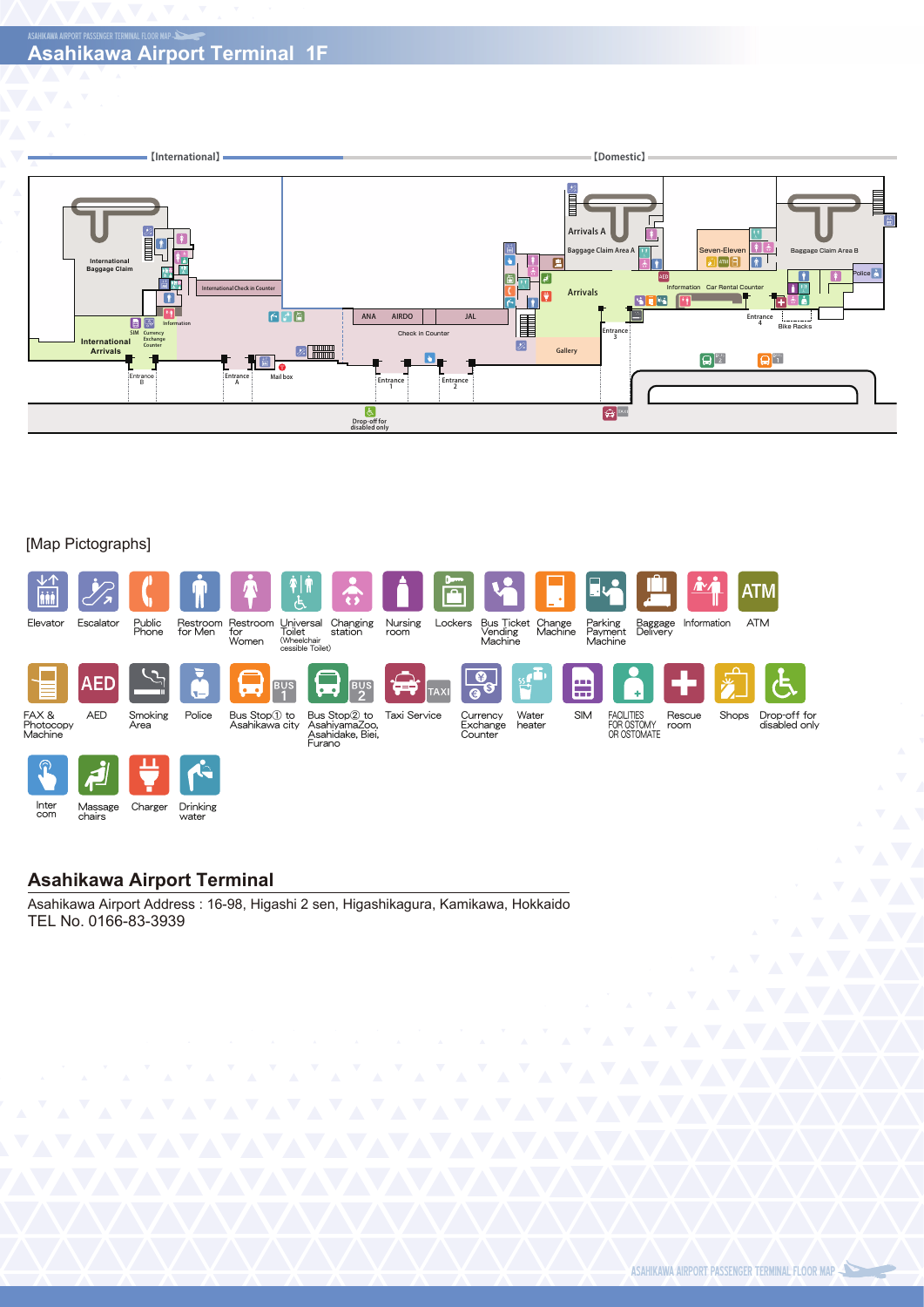# **Asahikawa Airport Terminal 2F**



#### [Map Pictographs]



## **Asahikawa Airport Terminal**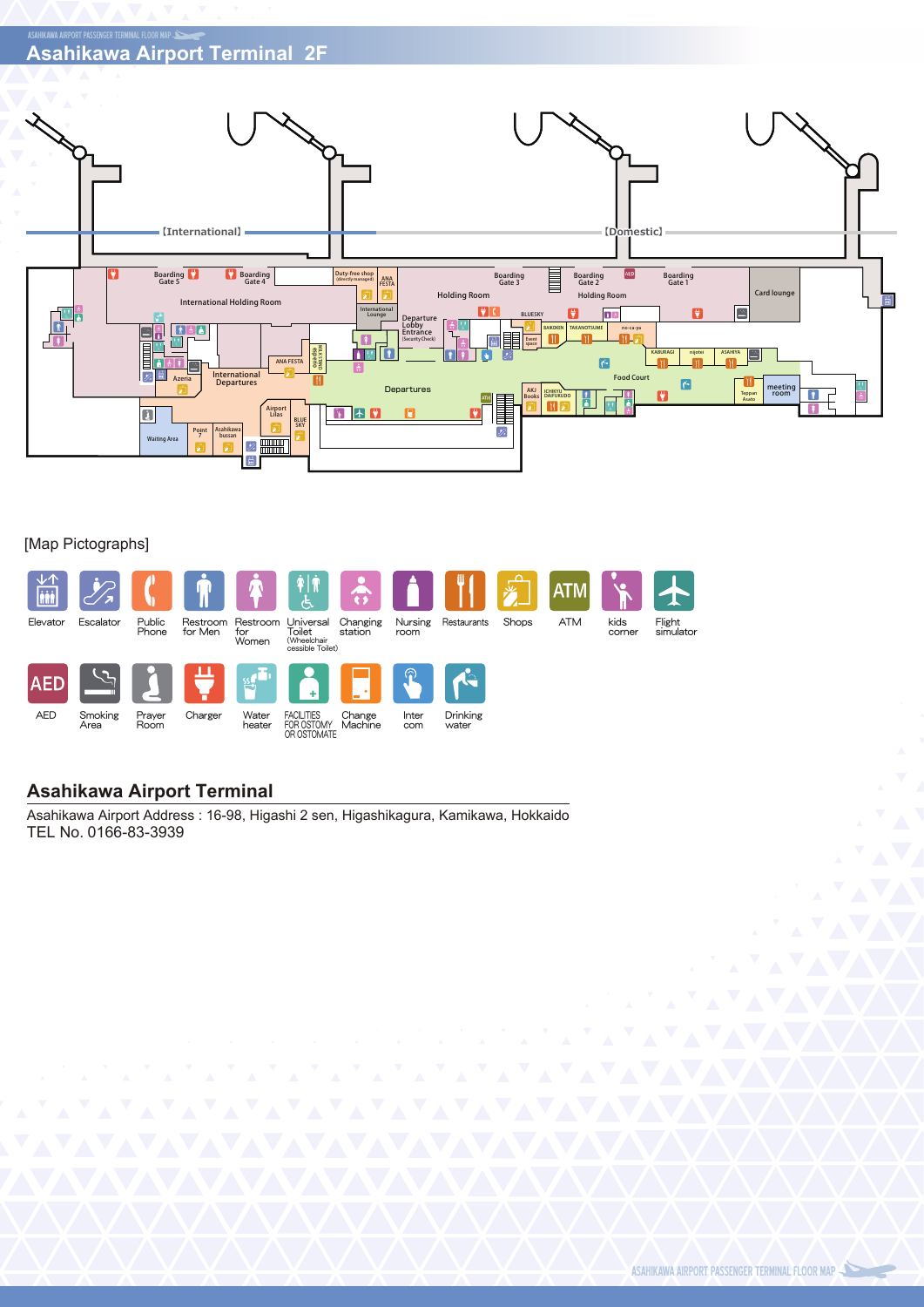

#### [Map Pictographs]



### **Asahikawa Airport Terminal**